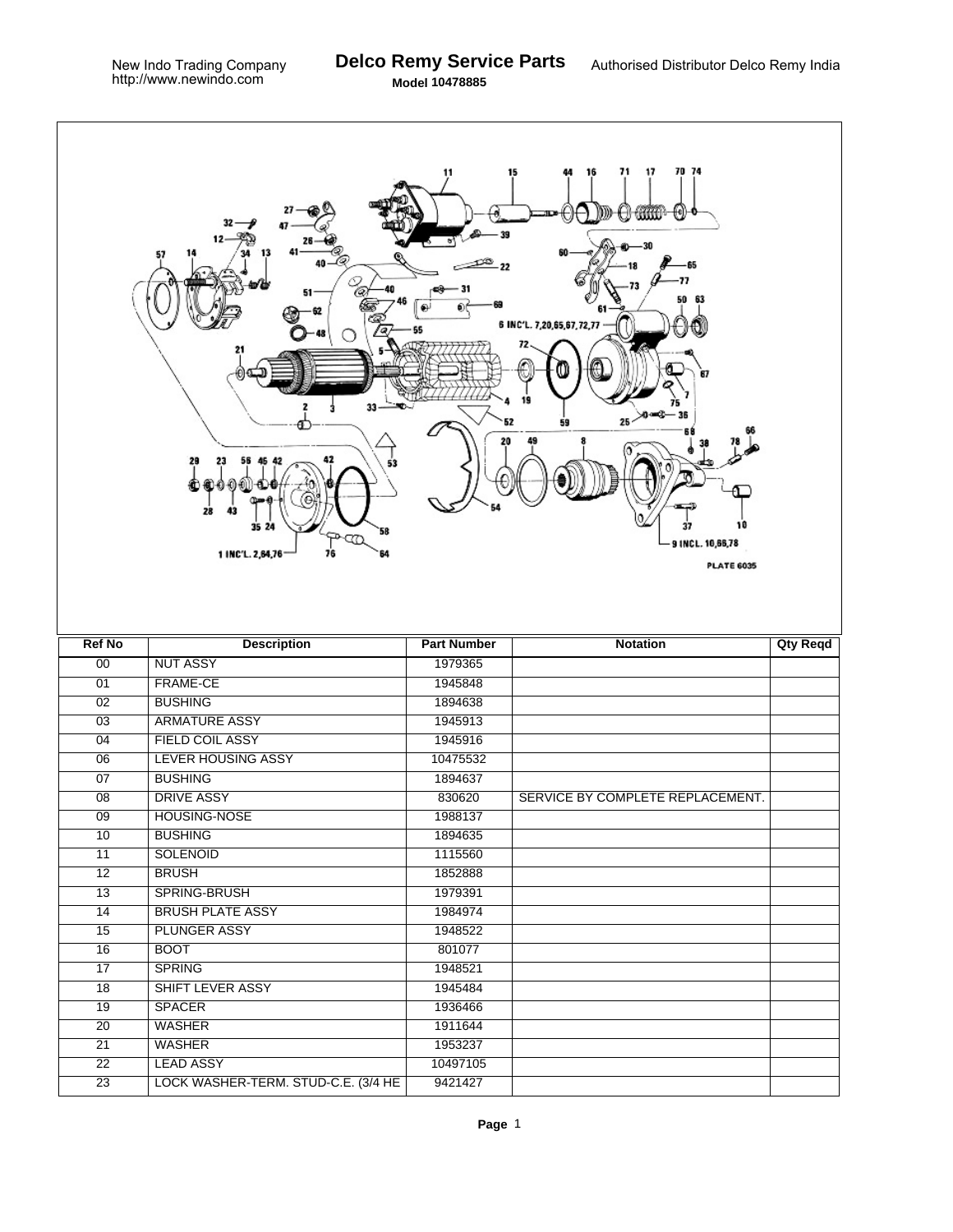|                 | 13<br>ν<br>51<br>33<br>29<br>53<br>28<br>43<br>35 24<br>58<br>Ŕ<br>76<br>1 INC'L. 2,64,76<br>64 | 11<br>O.           | 70 74<br>71<br>17<br>16<br>A GRO<br>∯€])<br>77<br>50<br>63<br>6 INC'L. 7,20,65,67,72,77<br>67<br>تەمەر<br>$25 -$<br>52<br>59<br>37<br>9 INCL. 10,66,78<br><b>PLATE 6035</b> |                 |
|-----------------|-------------------------------------------------------------------------------------------------|--------------------|-----------------------------------------------------------------------------------------------------------------------------------------------------------------------------|-----------------|
| <b>Ref No</b>   | <b>Description</b>                                                                              | <b>Part Number</b> | <b>Notation</b>                                                                                                                                                             | <b>Qty Reqd</b> |
| $\overline{26}$ | NUT-TERM. STUD (5/16 THK.)                                                                      | 9441934            |                                                                                                                                                                             |                 |
| $\overline{27}$ | <b>NUT</b>                                                                                      | 1979451            |                                                                                                                                                                             |                 |
| $\overline{28}$ | NUT-C.E. TERM. STUD (3/4 HEX x 5/16)                                                            | 9441934            |                                                                                                                                                                             |                 |
| $\overline{29}$ | <b>NUT</b>                                                                                      | 1979451            |                                                                                                                                                                             |                 |
| $\overline{30}$ | <b>NUT</b>                                                                                      | 9412305            |                                                                                                                                                                             |                 |
| 31              | <b>SCREW</b>                                                                                    | 10499632           |                                                                                                                                                                             |                 |
| $\overline{32}$ | <b>SCREW</b>                                                                                    | 1968998            |                                                                                                                                                                             |                 |
| 33              | <b>SCREW</b>                                                                                    | 1968998            |                                                                                                                                                                             |                 |
| $\overline{34}$ | <b>SCREW ASSY</b>                                                                               | 1847807            |                                                                                                                                                                             |                 |
| $\overline{35}$ | <b>BOLT</b>                                                                                     | 10499639           |                                                                                                                                                                             |                 |
| $\overline{36}$ | <b>BOLT</b>                                                                                     | 10499639           |                                                                                                                                                                             |                 |
| $\overline{37}$ | <b>SCREW</b>                                                                                    | 10476097           |                                                                                                                                                                             |                 |
| $\overline{38}$ | <b>SCREW</b>                                                                                    | 10499637           |                                                                                                                                                                             |                 |
| $\overline{39}$ | <b>SCREW</b>                                                                                    | 10475535           |                                                                                                                                                                             |                 |
| 40              | <b>WASHER</b>                                                                                   | 1922457            |                                                                                                                                                                             |                 |
| 41              | <b>WASHER</b>                                                                                   | 1914647            |                                                                                                                                                                             |                 |
| $\overline{42}$ | <b>WASHER</b>                                                                                   | 1861791            |                                                                                                                                                                             |                 |
| $\overline{43}$ | <b>WASHER</b>                                                                                   | 1914647            |                                                                                                                                                                             |                 |
| 44              | <b>WASHER</b>                                                                                   | 1948519            |                                                                                                                                                                             |                 |
| $\overline{45}$ | BUSHING-INSUL.-C.E. TERM. STUD                                                                  | $\blacksquare$     | FOR SERVICE USE 1851632 TERMINAL INSULATOR PKG.                                                                                                                             |                 |
| 46              | <b>SERV PKG, INSULATOR</b>                                                                      | 1965472            |                                                                                                                                                                             |                 |
| 47              | <b>CONNECTOR</b>                                                                                | 1945862            |                                                                                                                                                                             |                 |
| $\overline{48}$ | <b>GASKET</b>                                                                                   | 1964857            |                                                                                                                                                                             |                 |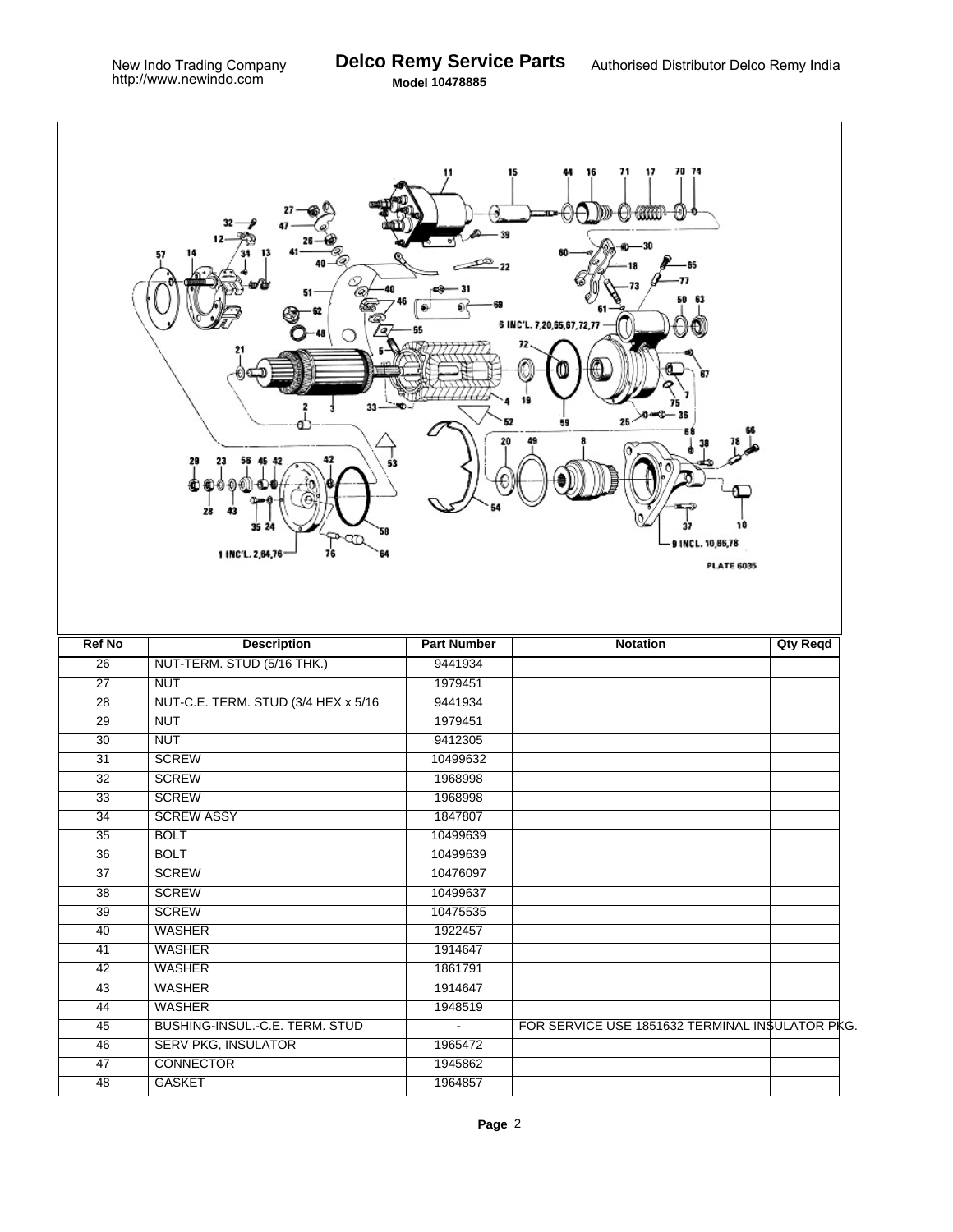$\Gamma$ 

|                 | Ter<br>$51 -$<br>33<br>29<br>28<br>43<br>35 24<br>58<br>عصوص<br>76<br>1 INC'L. 2,64,76 | 11<br>⋒<br>53      | 70 74<br>15<br>71<br>17<br>ť₫<br>O GAD<br>50<br>63<br>6 INC'L. 7,20,65,67,72,77<br>20 and<br>$25 -$<br>59<br>10<br>37<br>9 INCL. 10,66,78<br><b>PLATE 6035</b> |                 |
|-----------------|----------------------------------------------------------------------------------------|--------------------|----------------------------------------------------------------------------------------------------------------------------------------------------------------|-----------------|
| <b>Ref No</b>   | <b>Description</b>                                                                     | <b>Part Number</b> | <b>Notation</b>                                                                                                                                                | <b>Qty Reqd</b> |
| $\overline{49}$ | O RING                                                                                 | 1851960            |                                                                                                                                                                |                 |
| $\overline{50}$ | <b>GASKET</b>                                                                          | 1964857            |                                                                                                                                                                |                 |
| $\overline{51}$ | <b>INSULATOR</b>                                                                       | 1955989            |                                                                                                                                                                |                 |
| $\overline{52}$ | <b>INSULATOR</b>                                                                       | 1914873            |                                                                                                                                                                |                 |
| 56              | INSULATOR-TERM. STUD-C.E.                                                              | $\blacksquare$     | FOR SERVICE USE 1851632 TERMINAL INSULATOR PKG.                                                                                                                |                 |
| $\overline{57}$ | <b>INSULATOR-BRUSH PLATE</b>                                                           | 1964516            |                                                                                                                                                                |                 |
| 58              | O RING                                                                                 | 1945860            |                                                                                                                                                                |                 |
| 59              | O RING                                                                                 | 1945860            |                                                                                                                                                                |                 |
| 60              | O RING                                                                                 | 1894643            |                                                                                                                                                                |                 |
| 61              | O RING                                                                                 | 1894642            |                                                                                                                                                                |                 |
| 62              | <b>PLUG</b>                                                                            | 1945356            |                                                                                                                                                                |                 |
| 63              | <b>PLUG</b>                                                                            | 1945356            |                                                                                                                                                                |                 |
| 64              | CUP                                                                                    | 1978756            |                                                                                                                                                                |                 |
| 65              | CUP                                                                                    | 1978756            |                                                                                                                                                                |                 |
| 66              | CUP                                                                                    | 1978756            |                                                                                                                                                                |                 |
| 67              | <b>PLUG</b>                                                                            | 1949619            |                                                                                                                                                                |                 |
| 69              | SHOE-POLE                                                                              | 1869747            |                                                                                                                                                                |                 |
| $\overline{70}$ | <b>RETAINER-SPRING</b>                                                                 | 1948526            |                                                                                                                                                                |                 |
| $\overline{71}$ | <b>RETAINER-SPRING</b>                                                                 | 1948520            |                                                                                                                                                                |                 |
| $\overline{72}$ | SEAL-OIL                                                                               | 1918047            |                                                                                                                                                                |                 |
| $\overline{73}$ | SHAFT-LEVER                                                                            | 1948529            |                                                                                                                                                                |                 |
| 74              | <b>RING</b>                                                                            | 9416374            |                                                                                                                                                                |                 |
| $\overline{75}$ | <b>RING</b>                                                                            | 9416374            |                                                                                                                                                                |                 |